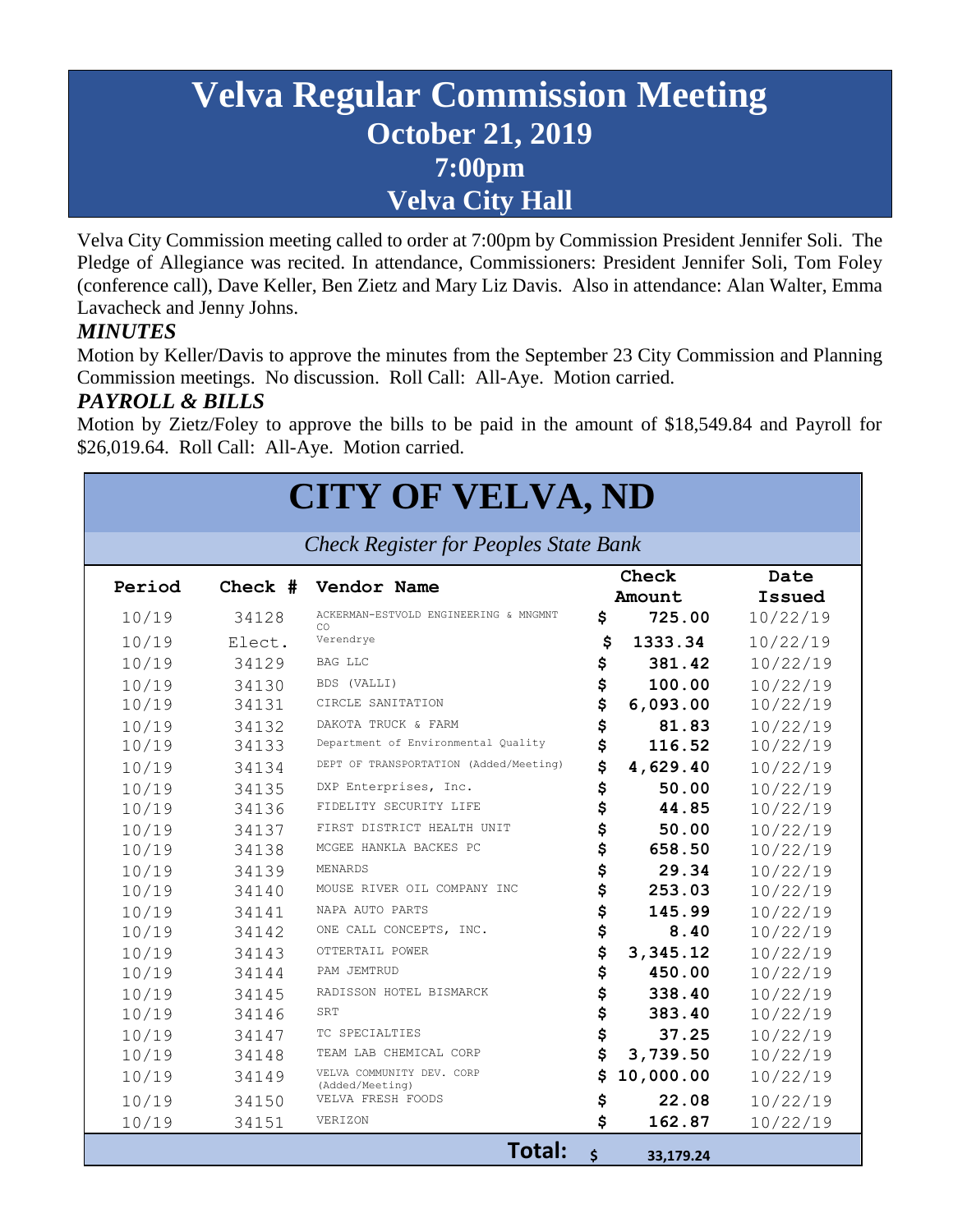#### *POLICE REPORT*

The police report is in the packet for the Commissioner's review.

#### *NEW BUSINESS*

Johnny Johnson was in attendance to discuss the refinance of the Star City Golf Course. He listed several reasons why the refinance was necessary. He stated that the city is not liable; they would only be pledging the land as collateral, which is exactly the same as how it is currently set up. David Kramer from People's State Bank stated that two signatures from city officials is required to finish the paperwork. Keller/Davis made a motion to approve the signing of the refinancing documents by two city officials. Roll Call: All-Aye. Motion carried.

-Johns stated that there was a Velva resident in the office recently wanting to discuss the feral cat issue in town and some negative comments that were being made on Facebook regarding the removal of the feral cats. Johns stated she would like to discuss a possible "Ordinance Warden" hired during the summer months to help enforce the animal and nuisance ordinances. She would also like to get a list of ordinances that are enforced by the McHenry County Sheriff's Department per Velva's police contract with the County. Velva residents have every right to contact the County for dogs or cats at large, and several other ordinance violations.

#### *OLD BUSINESS*

A complaint from the September 23rd meeting was discussed and a follow-up on the situation was given. The City Assessor and City Auditor are working on a Vacated Building Ordinance to address a few homes in town; and the City Engineer gave his opinion on some fill dirt that was brought in on a lot in Velva regarding drainage and the flood plain. Discussion ensued.

#### *BUILDING INSPECTOR/ASSESSOR*

Two building permits were approved by the planning commission for the city commission's review. The first was for Dot's Pretzels for an additional unloading dock and the second was for a grain bin replacement. Keller/Davis made a motion to approve the Dot's Pretzel building permit. Roll-Call: All-Aye. Motion Carried. Discussion ensued on a petition that was signed by homeowners regarding the elevator property. Foley/Davis made a motion to approve the grain bin replacement building permit. Roll-Call: All-Aye. Motion Carried.

#### *ADDITIONS*

The Sales Tax Committee met on Thursday, October 17. Randy Hauck, from the S/T committee and the Chair of the Velva Community Development Corporation (VCDC), was in attendance to discuss a grant request from Dokken Automotive/Bauer Welding & Fabrication i.e., Star City Services. They would like to do some improvements to their building. A \$10,000 grant will be issued after they finish their insulation project. Keller/Zietz made a motion to approve the grant as presented. Roll Call: All-Aye. Motion Carried. Johns is to issue the check to VCDC along with the other bills to be paid.

#### *ENGINEERING*

Lavacheck from Ackerman Engineering discussed the GIS map progress. She stated that the project is nearly completed. The app will be available soon to the Public Works Department and it will be a valuable tool in case of an emergency as well as being used in several other aspects of their job.

-Walter handed out a copy of the request letter he submitted to the NDDOT for the grant reimbursement from the SRF program for the Velva Park West access project; he will keep the city updated on the response from his request. Walter also discussed the city's dyke inspection that will take place on Thursday, October 31 at 9:00 am. All commissioners are welcome to attend. Zietz asked if Walter could look at a fence that may be too close to the toe drain and the removal of some trees. Walter disclosed the opportunity to apply for the Garrison Conservative Diversity grant for the golf course path. Lavacheck would apply for the grant for the amount of \$40,000. This would be a 3-part grant for the path. Soli asked about all the precipitation that Velva has received and the flood implications this could cause if it continues. Discussion ensued. Zietz asked about the water gates in the park. Kelly Jemtrud, Public Works, had them open all summer, but they are closed now for winter.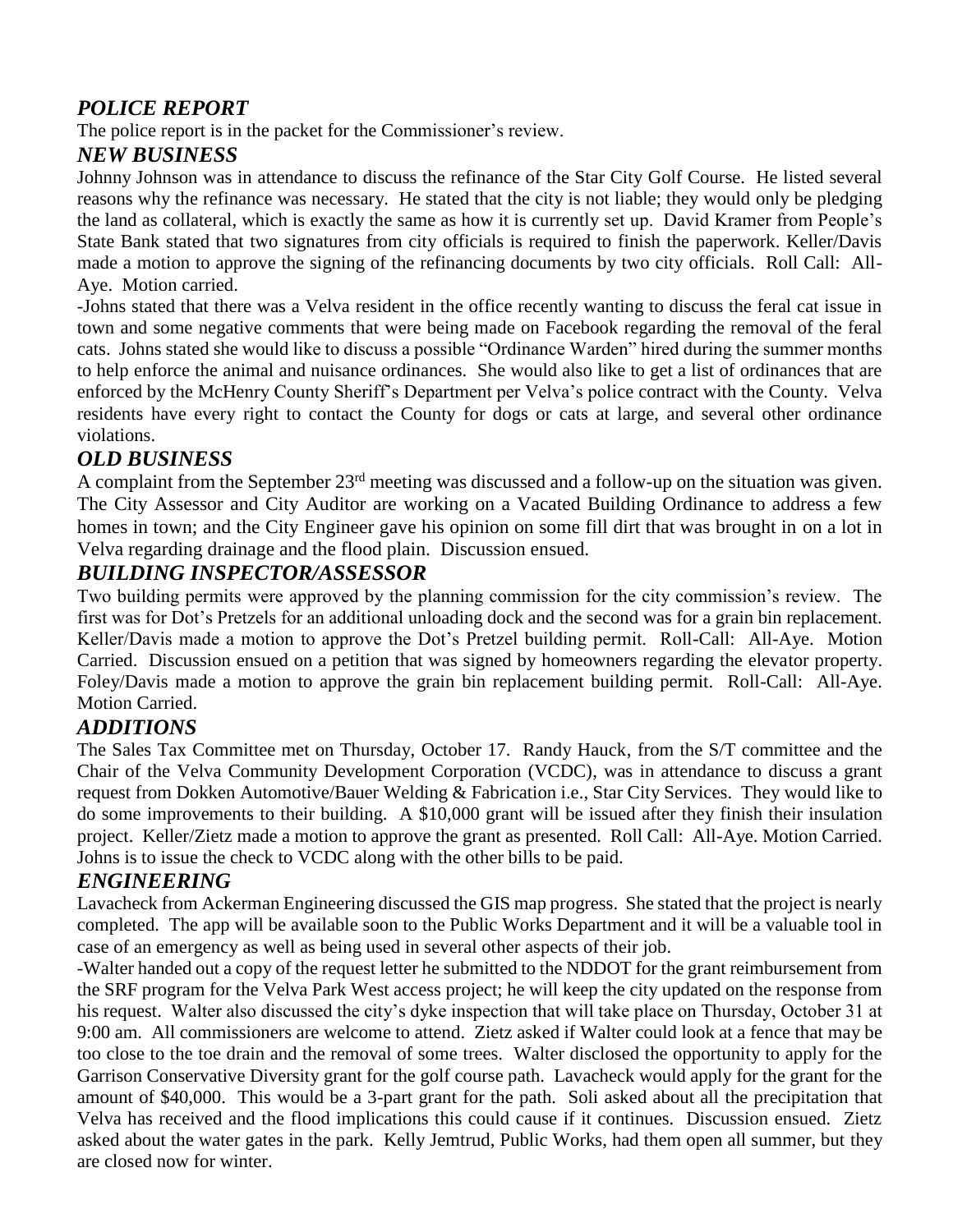#### *ADDITIONS (Cont.)*

Mike Heisler was in attendance, as a Velva Park representative, discussing the 50-trees that need to be planted and the bill from Lowes for over \$1,700. Discussion ensued on the trees and where they will be planted. Discussion ensued on the remainder of the NDDOT bill that the park was asked to pay. Keller/Davis made a motion for the city to pay the remainder of the NDDOT bill for \$4,629.40. Roll Call: All-Aye. Motion Carried. Johns is to add the check to the bills to be paid for October.

-Proposals were discussed for the removal of the sidewalk on the Welo lot. Zietz asked if the Public Works Department could do the work. Davis/Zietz made a motion to table the issue until they could talk to Jemtrud. Roll Call: All-Aye. Motion Carried.

#### *REPORTS OF THE PRESIDENT/FINANCE COMMISSIONER*

President Soli asked the commissioners if they had a chance to review the Municode chapters included in the packet. Soli asked if there were any changes or additions. Davis asked if we could remove Chapter 14a for further review. Zietz/Davis made a motion to approve the first reading of the adoption of the Home Rule Charter and Municode chapters: 1, 3, 4, 9, 10, 11, 12 and 15. Roll Call: Foley-Aye; Zietz-Aye; Keller-Aye; Davis-Aye; Soli-Aye. Motion Carried. The second reading will be held at the next meeting. The Municode will be approved in sections as time allows and amendments are made. Discussion ensued on the NDRWSA training that will be held in Rugby on October 24. A meeting of the Personnel Manual Committee was scheduled for Monday, October 28 at 2:00 pm. Soli stated that she has completed the 90-day evaluation for the Auditor; and that she has been working on applying for another grant with Maria Hanson.

#### *REPORTS OF OFFICERS*

**Water Commissioner**: Ben Zietz asked if the Public Works Department could haul in gravel for some areas/alleyways in town.

**Street Commissioner**: Mary Liz Davis discussed the progress on street sweeping the leaves after the storm. **Cemetery Commissioner**: Dave Keller and Leo Walter, Public Works, cut down a few trees at the cemetery. Discussion ensued on the possibility of replacing the trees with a couple of the 50-trees the park will be planting. Keller will talk to Heisler regarding the matter.

**Police Commissioner**: Tom Foley was asked by some residents about the response time by the Sheriff's department from the weekend's events. Keller stated that the response time was good. The McHenry County Sheriff's Department contract was discussed. The current contract negotiation that Velva submitted was denied. The commission will be working on negotiating the contract for 2021 within the next few months. The deadline for the 2021 contract is July  $1<sup>st</sup>$ , 2020. Zietz/Davis rescinded the motion made at the August 26 meeting, and accepted the McHenry County contract as presented. Roll Call: Keller-Nay; Davis-Aye; Zietz-Aye; Foley-Aye; Soli-Aye. Motion Carried. Keller stated he would like to start working on negotiating for the following year's contract as soon as possible.

#### *AUDITOR*

The first reading was read and passed on Ordinance: Chapter 2, Sec. 2-446 Powers and Compensation: *The Planning Commission shall have the powers and shall perform the duties as may now or hereinafter be provided by law. The members thereof shall receive compensation for his services, such sum as the City Commission may establish, and that they may be allowed actual expenses for traveling as provided by law.* Davis/Foley made a motion to pass the first reading of the ordinance. Roll Call: Zietz-Aye; Foley-Aye; Davis-Aye; Keller-Aye; Soli-Aye. Motion Carried. The first reading was read and passed on Ordinance: Chapter 22, Sec. 22-1(b) Snow Removal Emergency – Removal of Vehicles from Public Streets: *When the President of the Velva Commission, or his designee, determines that a snow removal emergency exists, the President by proclamation shall direct that all residents of the City of Velva remove vehicles from the streets of the City of Velva for the purpose of facilitating snow removal. Failure to do so will result in the vehicle being towed at the owner's expense. The Commission President shall offer the proclamation to the local broadcast media for immediate dissemination. The proclamation shall also be posted on the City of Velva's Website as well as Facebook page*. Zietz/Davis made a motion to pass the first reading of the ordinance. Roll Call: All-Aye. Motion Carried.

-Johns stated that her 90-day probation period has ended and it has been a pleasure meeting all the residents she has met so far, and working with the Velva Staff and Commission. Johns congratulated Ron Nagle, City